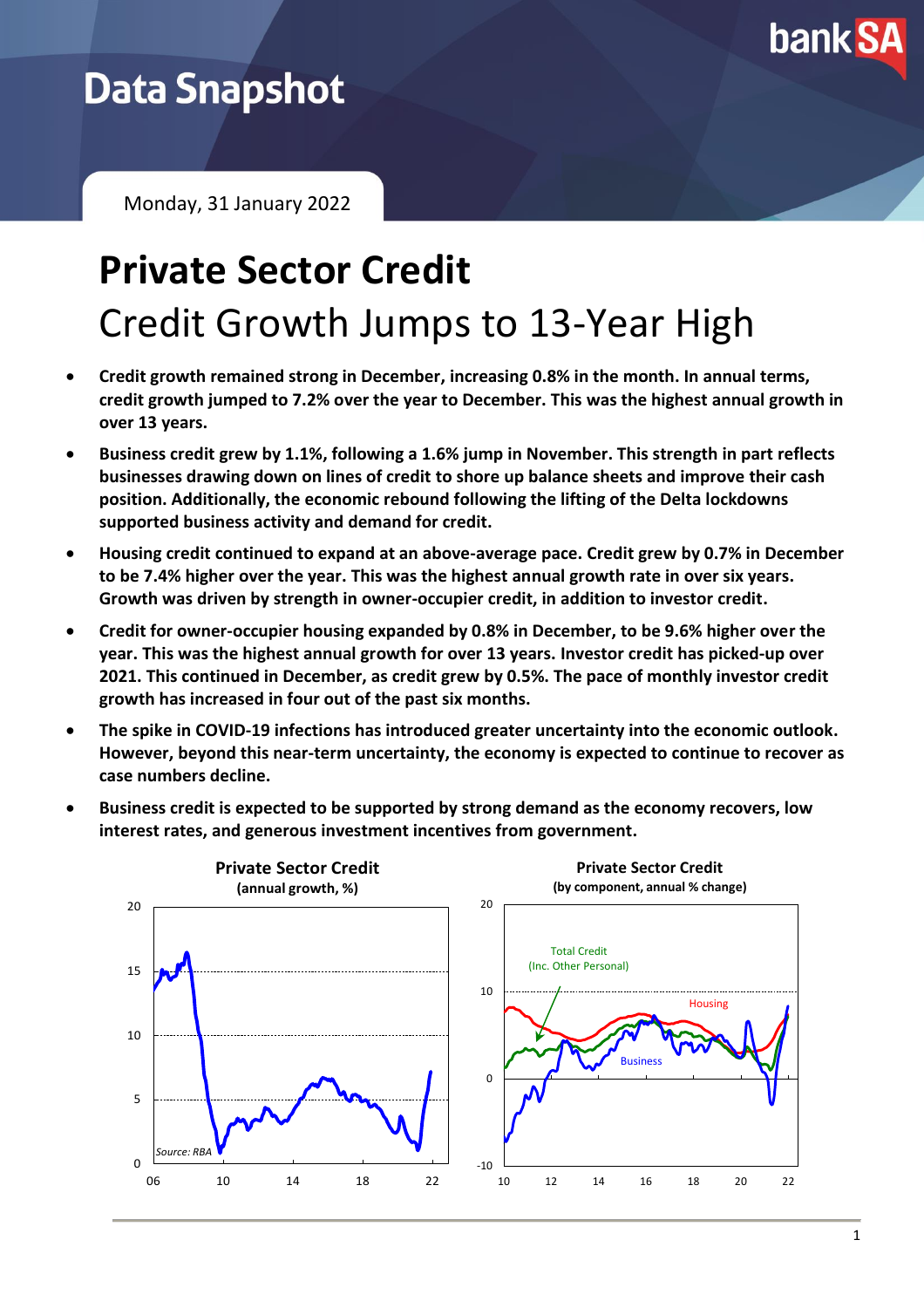Credit growth remained strong in December. Credit grew by 0.8% in the month, following 1.0% growth in November. Monthly credit growth was double the 10-year average of 0.4%. In annual terms, credit growth jumped to 7.2% over the year to December. This was the highest annual growth in over 13 years.

Business credit grew by 1.1% in the month. This follows a jump of 1.6% in November. The strength likely reflects businesses drawing down on lines of credit to shore up balance sheets and improve their cash position as the Omicron variant spread and uncertainty increased. Customer liaison suggests there has been some uptick in businesses calling for relief, however, this is only in the short-term.

Additionally, the economic rebound following the end of the Delta lockdowns supported business activity and demand for credit.

Housing credit continued to expand at an above-average pace. Housing credit grew by 0.7% in December, above the 10-year average of 0.5%. In annual terms, housing credit expanded by 7.4% over the year to December. This was the highest annual growth rate in over six years.

Growth was driven by strength in owner-occupier credit, in addition to investor credit. Credit for owner-occupier housing expanded by 0.8% in December, to be 9.6% higher over the year – the fastest annual pace in over 13 years. This is despite worsening affordability pressures following significant increases in housing prices over 2021 and increases in fixed mortgage lending rates across many lending institutions.

Owner occupiers led the boom during late-2020 and 2021. However, investor credit also picked up over 2021. This pick-up in investor credit continued in December, as credit grew by 0.5%. The monthly pace of investor credit growth has increased in four out of the past six months. In annual terms, investor credit accelerated to 3.4%, the strongest growth in over four years.

In November, macroprudential tightening measures introduced by the Australian Prudential Regulation Authority (APRA) came into effect. APRA increased the mortgage serviceability buffer from 2.5 to 3 percentage points to reduce risks in the housing market. The policy was expected to have only a modest impact on borrowing capacity. In line with this expectation, the policy doesn't appear to have had a significant impact on housing credit growth.



Other personal credit, which includes personal loans and credit cards, fell 0.8% in December. This follows an increase of 0.6% and 0.1% over the previous two months. Other personal credit has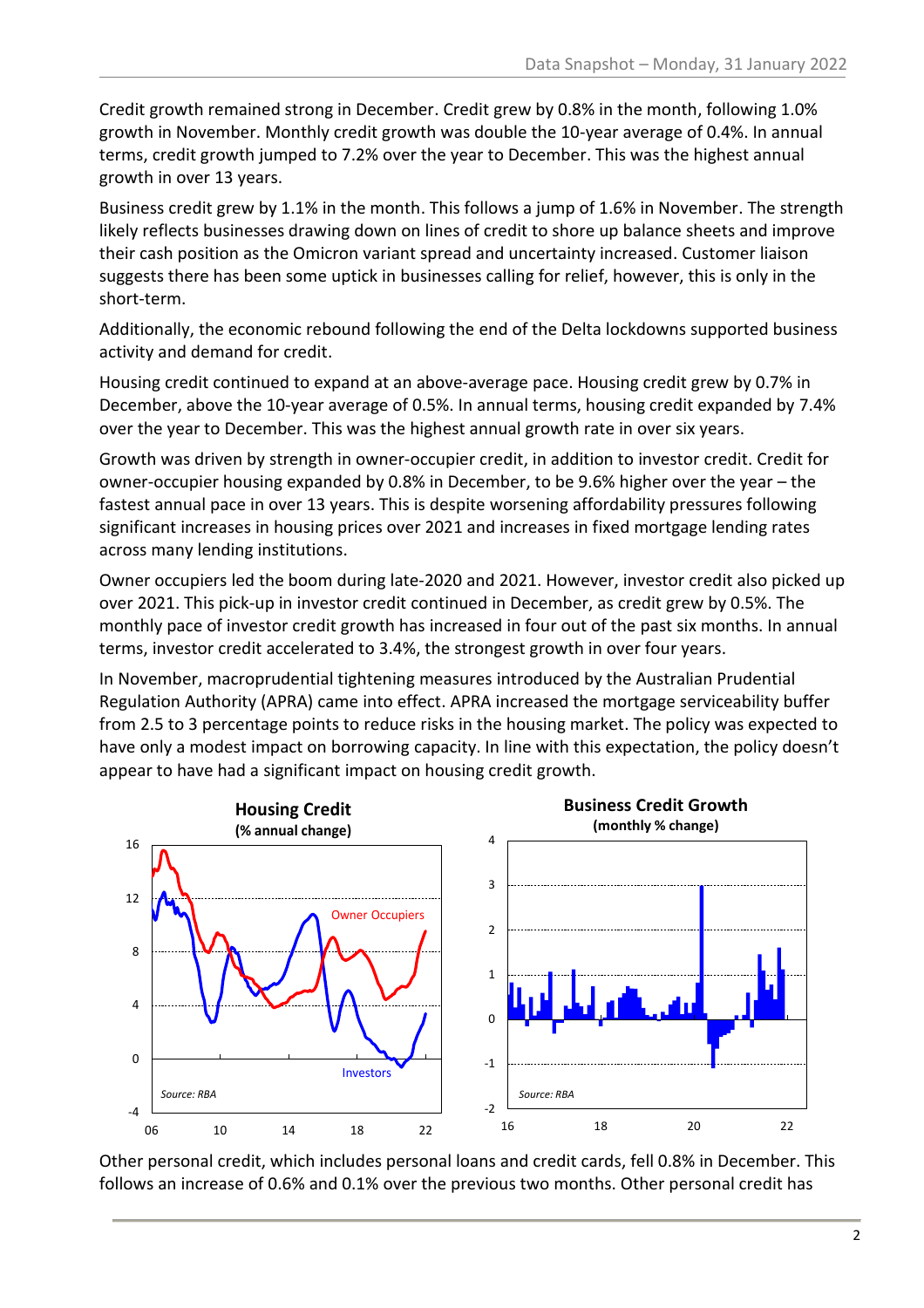fallen for seven out of the past 12 months and continues to decline in annual terms. In annual terms, other personal credit was down 3.8%. While negative, this is significantly stronger than the trough of -12.9% over the year to October 2020.

## **Outlook**

The economy was rebounding strongly in late 2021 from the Delta lockdowns. The spike in COVID-19 infections has introduced greater uncertainty into the economic outlook.

However, beyond this near-term uncertainty, the economy is expected to continue to recover as case numbers decline, supported by high vaccination rates and the rollout of boosters. Large household saving buffers, the strong labour market and a continued recovery in business investment will all support the recovery.

Business credit is expected to be supported by strong demand as the economy recovers, low interest rates, and generous investment incentives from government.

Housing demand has remained strong in recent months. However, after years of record low interest rates, an expected lift in the cash rate in mid-2022 will inevitably take the steam out of the housing market. Increasing affordability pressures following the surge in housing prices and potential macroprudential policy actions are also possible headwinds for housing credit growth.

> **Jarek Kowcza, Senior Economist** Ph: 0481 476 436